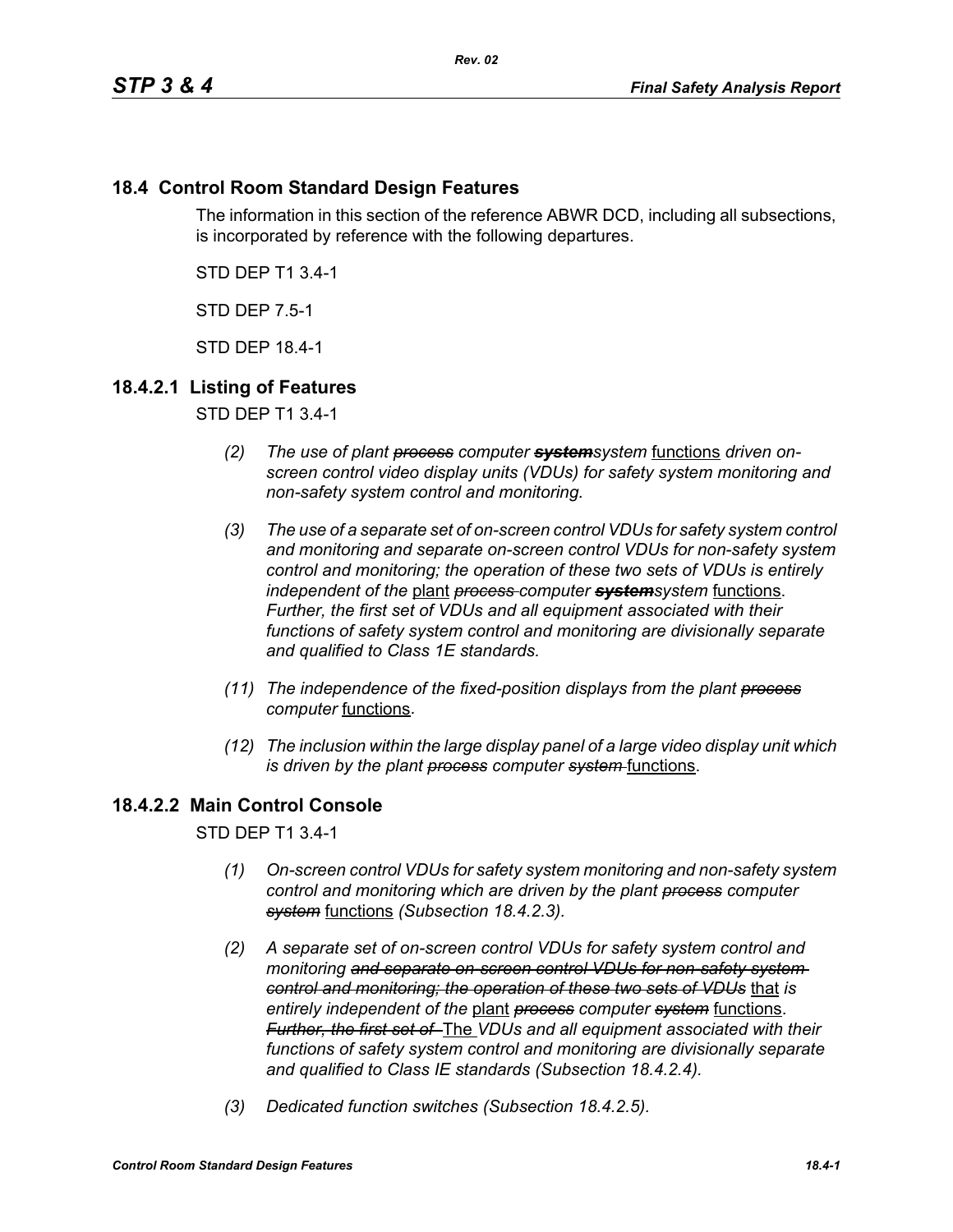#### STD DEP 18.4-1

*The main control console is also equipped with a limited set of dedicated displays for selected functions (e.g., the Standby Liquid Control System and the synchronization of the main generator to the electrical grid).*

#### **18.4.2.3 VDUs Driven by Plant** *Process Computer* **Functions** *Driven VDUs*

STD DEP T1 3.4-1

*A set of onscreen control VDUs is incorporated into the main control console design to support the following activities:*

- *(1) Monitoring of plant systems, both safety and non-safety nonsafety-related*
- *(2) Control of non-safety system components*
- *(3) Presentation of system and equipment alarm information*

*This set of VDUs is driven by the plant process computer system* functions. *Thus, data collected by the* plant *process computer* functions *is available for monitoring on these VDUs. All available display formats can be displayed on any of these VDUs.*

### **18.4.2.4 VDUs Independent of Plant** *Process Computer* **Functions** *Independent VDUs*

STD DEP T1 3.4-1

*A set of VDUs which are independent of the* plant *process computer* functions *are also installed on the main control console. These VDUs are each driven by independent processors. They are divided into two subsets:*

- *(1) The first subset consists of those These VDUs which are dedicated, divisionally separated devices. The VDUs in this group can only be used for monitoring and control of equipment within a given safety division. The VDUs are qualified, along with their supporting display processing equipment, to Class 1E standards.*
- *(2) The second subset of process computer independent VDUs are used for monitoring and control of non-safety plant systems. The VDUs in this subset are not qualified to Class 1E equipment standards.*

### **18.4.2.8 Fixed-Position Display**

#### STD DEP T1 3.4-1

*The fixed-position portion of the large display panel provides key plant information for viewing by the entire control room staff. The dynamic display elements of the fixed position displays are driven by dedicated microprocessor-based controllers which are independent of the plant process computer system* functions.